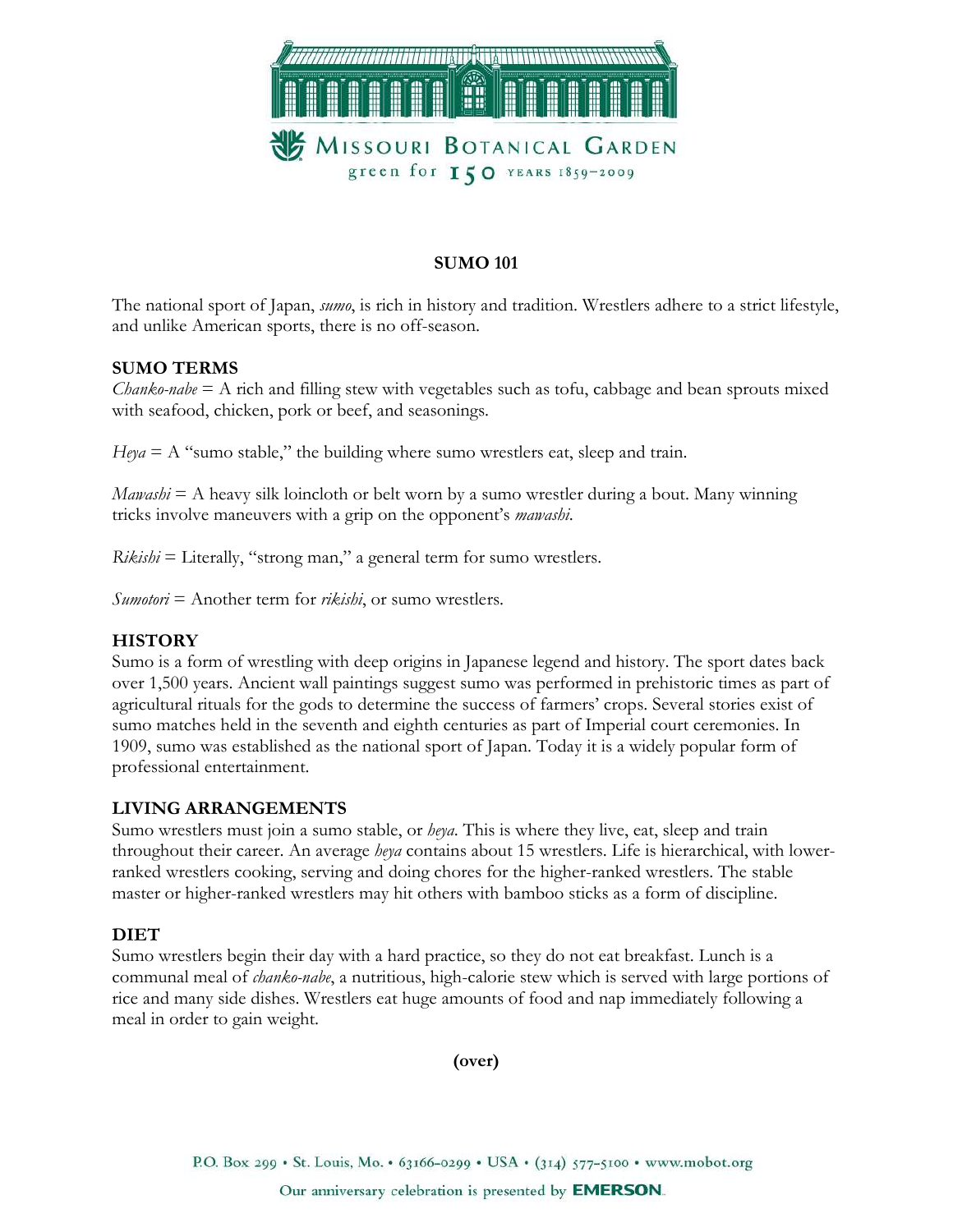# ATTIRE

Rikishi practice and wrestle in a *mawashi*, a thick belt about 30 feet in length that is wrapped around the body several times and knotted securely in the back. It can weigh around 10 pounds. During practice, wrestlers wear mawashi made of canvas; during tournaments, professionally-ranked wrestlers wear *mawashi* made of silk. Depending on their wrestling styles, some sumo wrestlers wear their mawashi very tight, so an opponent cannot get a good grip, or somewhat loose, because the slack helps them to avoid being jerked quickly.

Anytime a *rikishi* leaves the sumo stable, he must dress in the traditional Japanese kimono or *yukata* (light cotton dressing gown). Whether in practice or outside of the *heya*, a sumo wrestler must wear his hair in a *chonmage*, or topknot. During tournaments or special occasions, a higher-ranked wrestler wears his hair in an elaborate *oichomage*, which resembles a ginkgo leaf.

## **TRAINING**

Each day, younger and lower-ranked wrestlers must wake for practice first, around 4 or 5 a.m. Practice consists of many flexibility and strength exercises, followed by challenge matches.



 $Shiko =$  Stomping in large, sweeping motions, alternating legs. Shiko is a form of both exercise and ritual; it is done both to train the lower half of the body and to sweep away evil spirits underfoot.

Shiko

 $Suriashi = \text{Leg strengthening exercise}$  in a crouched position. A wrestler bends his elbows with his hands in front and steps forward with alternating legs, keeping low to the ground.





Matawari

*Matawari* = Thigh splits. A wrestler must sit in a split position and lean forward until his stomach touches the ground. If he cannot do it alone, another wrestler will hold his legs or push him down.

 $\mathit{Sonkyo}$  = Squatting down with a straight back, hands placed on the knees, breathing deeply, sonkyo is almost a meditative state.

Sonkyo



(more)